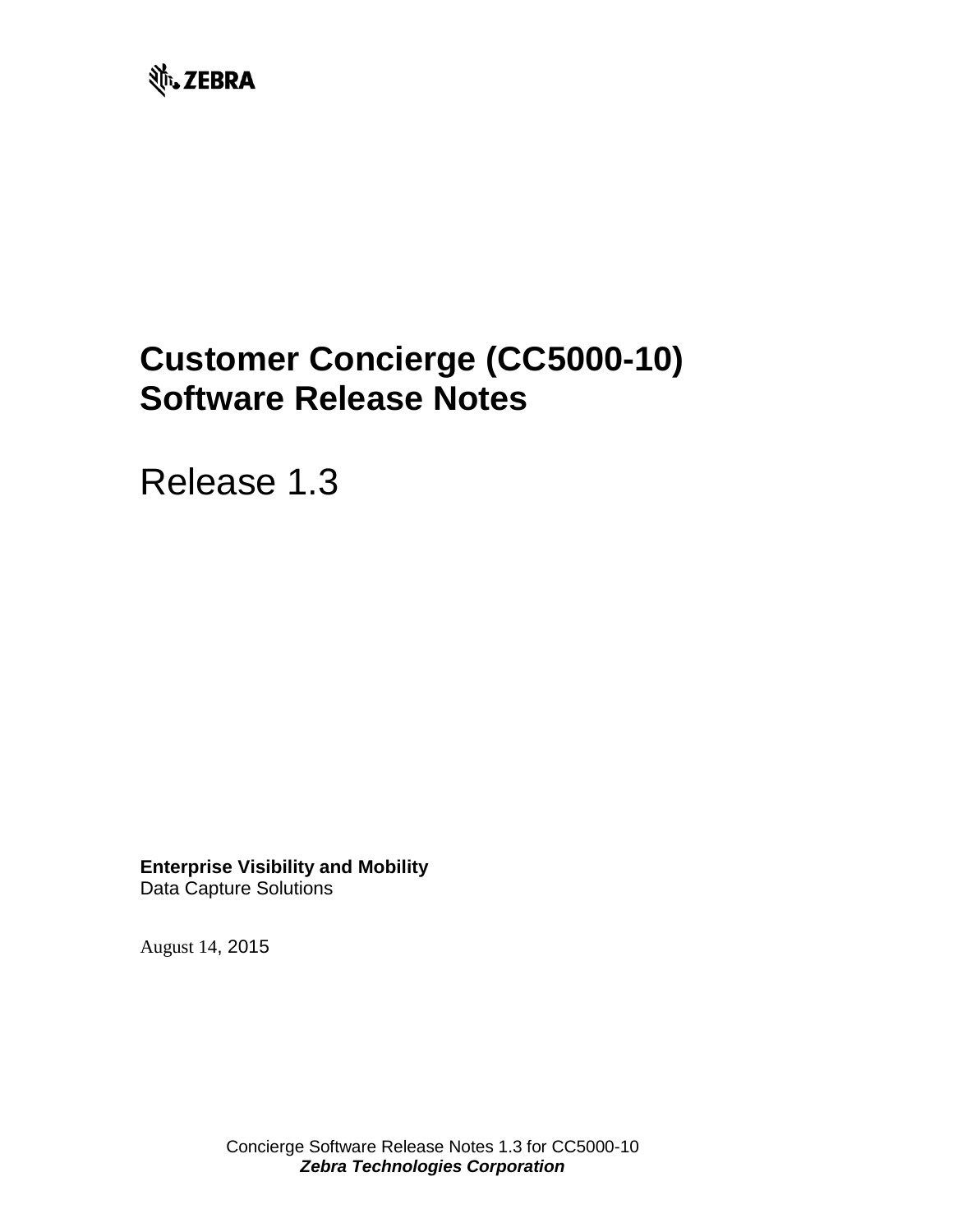

# **Copyright**

This document contains proprietary and confidential information which is the property of Zebra Technologies Corporation and is furnished for the sole purpose of the operation and maintenance of Zebra Technologies products. No part of this publication is to be used for any other purpose or to be reproduced, copied, disclosed, transmitted, stored in a retrieval system or translated into any human or computer language in any form, by any means, in whole or in part, without the express written consent of Zebra Technologies.

Except as otherwise may be explicitly agreed to in writing, Zebra Technologies makes no representation that equipment, software programs and practices described herein will not infringe on existing or future patent rights, copyrights, trademarks, trade secrets or other proprietary rights of third parties. The descriptions contained herein do not imply the granting of license to make, use sell, license or otherwise transfer Zebra Technologies products described herein. Zebra Technologies disclaims responsibilities for errors which may appear in this document, and it reserves the right, in its sole discretion and without notice, to make subscriptions and modifications in the products and practices described in this document.

© 2015 Zebra Technologies Corporation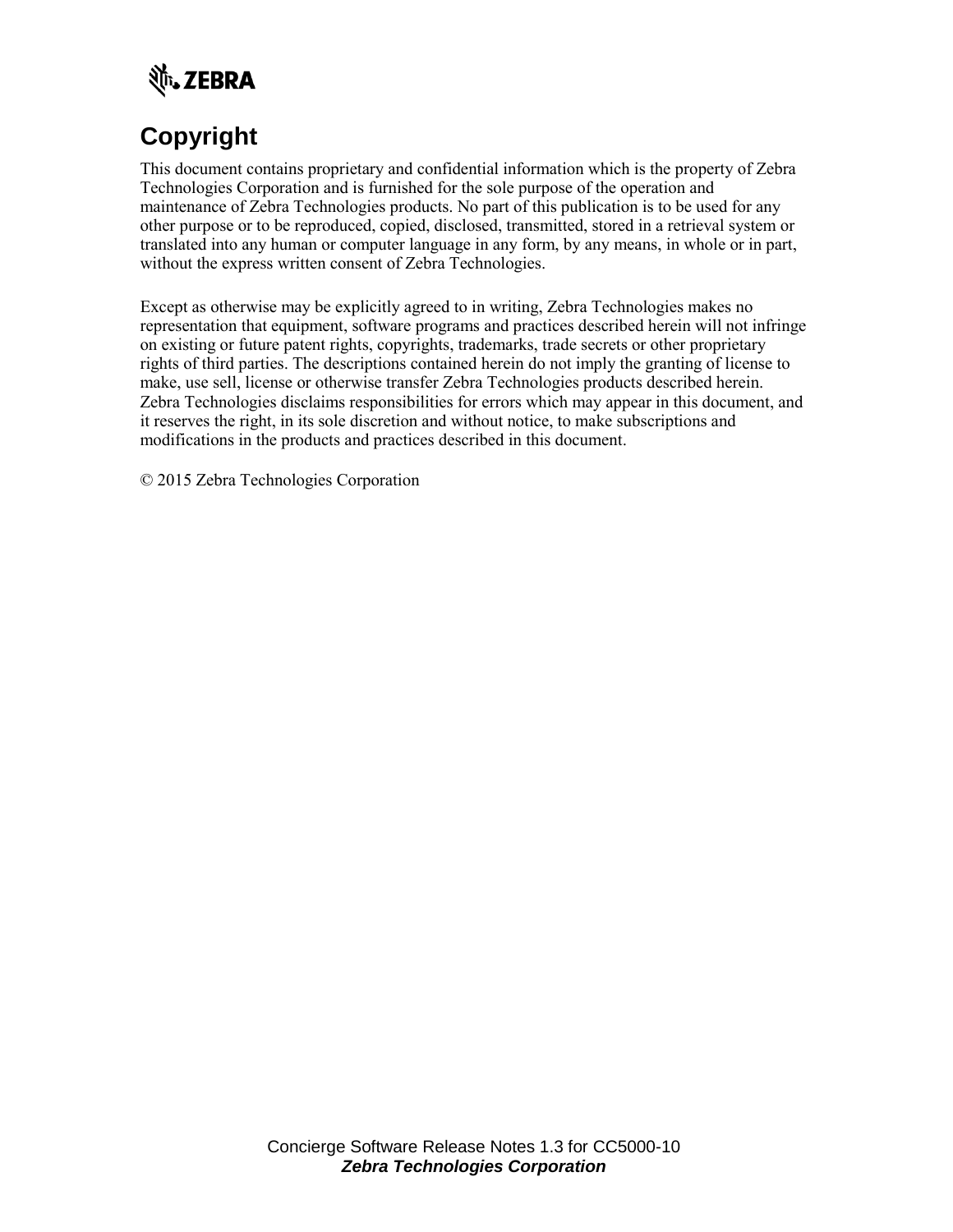

#### **Revision History**

| <b>Revision</b> | Date i      | <b>Author</b>         | <b>Comments</b>  |
|-----------------|-------------|-----------------------|------------------|
|                 | Aug 14 2015 | Adithya Krishnamurthy | Initial Revision |

### *Scope*

This document covers changes to Concierge SW version 1.3.0.1 ("Rel 1.3") vs 1.2.0.4 ("Rel 1.2") and is applicable to the CC5000-10 model

# *Product Overview*

Please visit:<https://www.zebra.com/us/en/products/interactive-kiosks/cc5000.html>

# *Acronyms and Definitions*

| MDZ                     | Management Data Zip – Concierge BSP and config "payload" file for<br>auto-updates                              |
|-------------------------|----------------------------------------------------------------------------------------------------------------|
| <b>MPB</b>              | Management Package Builder – Windows utility used to build an MDZ                                              |
|                         | file from XML settings files                                                                                   |
| <b>Enterprise Reset</b> | Deletes user apps, settings and data except what is stored under<br>enterprise partition                       |
| <b>Factory Reset</b>    | Deletes user apps, settings, data AND the enterprise partition. Resets the<br>unit to factory installed image. |

#### *Version Information*

| <b>SW</b><br>TFORM.<br>יש<br>LATF | - - -<br>10<br>ت - 1<br><br>.<br>. . |
|-----------------------------------|--------------------------------------|
|                                   |                                      |

#### *Supported Hardware Configurations*

 $\Box$  CC5000-10

# *Verification of Hardware*

Ensure that the hardware being used is a released unit with a serial number and other regulatory labels in place. Questions may be addressed to Zebra Technologies Tier One Support team (800-653-5350).

# *Firmware Loading Procedures*

Please follow the instructions here:<https://zebra.box.com/CC-install-ins>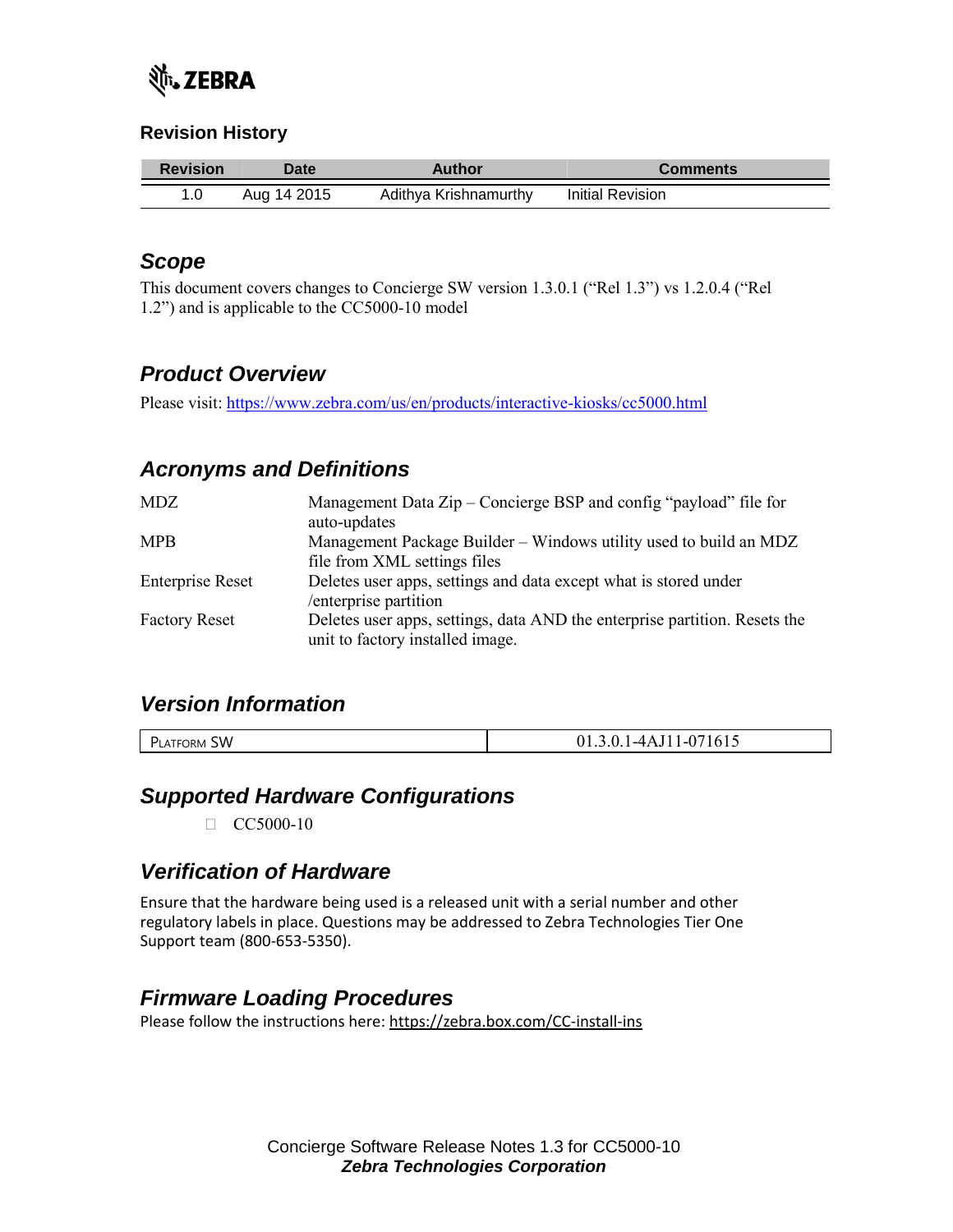

#### *New Features*

- o Disabled legacy Export services resulting in slightly less memory usage
- o Feature to auto-dim display brightness to a still-visible level (20%) upon user session time-out and bring back up to normal level (40%) upon touch. Auto-dim is enabled by default and the dim level can be changed remotely.
- o Changed ro.product.manufacturer from Motorola to Zebra
- o Rebranded Concierge Browser and File Browser to Zebra
- o Upgraded to level 1 rebranded Data Wedge version 83.1.**7** (based on v3.1.**6**)
- o New system property persist.cc.hdmirotation controls display orientation. The property persist.demo.hdmirotation is deprecated (see Deprecated Features)
- o Volume Mute icon displayed when volume set to zero
- o Rebranded application icons to remove references to Motorola
- $\circ$  Browser JPEG rendering improvements and increased color depth to 24 bit from 16 bit
- o Ability to specify applications to force close on session end
- o Ability to wipe select application user data on session end
- $\circ$  Power Saving feature to turn off display and scanner for a user specified time interval
- o Show Bluetooth Icon in System bar when Bluetooth is ON
- o User configurable number of Home screens. Changed default to 1.
- o Added 'Dismiss' option to virtual keyboard and other minor improvements
- o Added the ability to send per-device analytics to Google back-end
- o Ability to change Analytics identifiers programmatically outside of MDZ
- o Ability to enable ADB logging over TCP/IP for remote troubleshooting

#### *Bug Fixes*

- o Can install CA server certs properly via MDZ
- $\circ$  Corrected behavior of mounting storage options when auto-mount was disabled
- o Fix to make display show full RGB instead of limited RGB for more accurate color representation
- o Fixed behavior of "Prev" option in Numeric keypad
- $\circ$  Fixed issue of overlaying white text color on user session dialog buttons not being clearly visible
- o Fixed issue of CDZ installation during MDZ processing hanging occasionally
- o Datawedge: In UPC/EAN, Security level is now in proper sequence
- o Current orientation angle is shown in App config > Display settings
- $\circ$  Fixed issue of device not waking up always if display goes to sleep during MDZ processing
- o Installing launcher shortcuts by intent takes orientation into account
- o Fixed NULL pointer exceptions in various modules
- $\circ$  Continuing User Session while downloading a big file will not stop downloading the file
- o Can launch User authentication screen after pressing HOME key
- o Barcode scan while Password screen is active allows user to input password
- o Data Wedge does not crash when scanner is disconnected
- o Debug apps not pre-loaded in Release builds

#### Concierge Software Release Notes 1.3 for CC5000-10 *Zebra Technologies Corporation*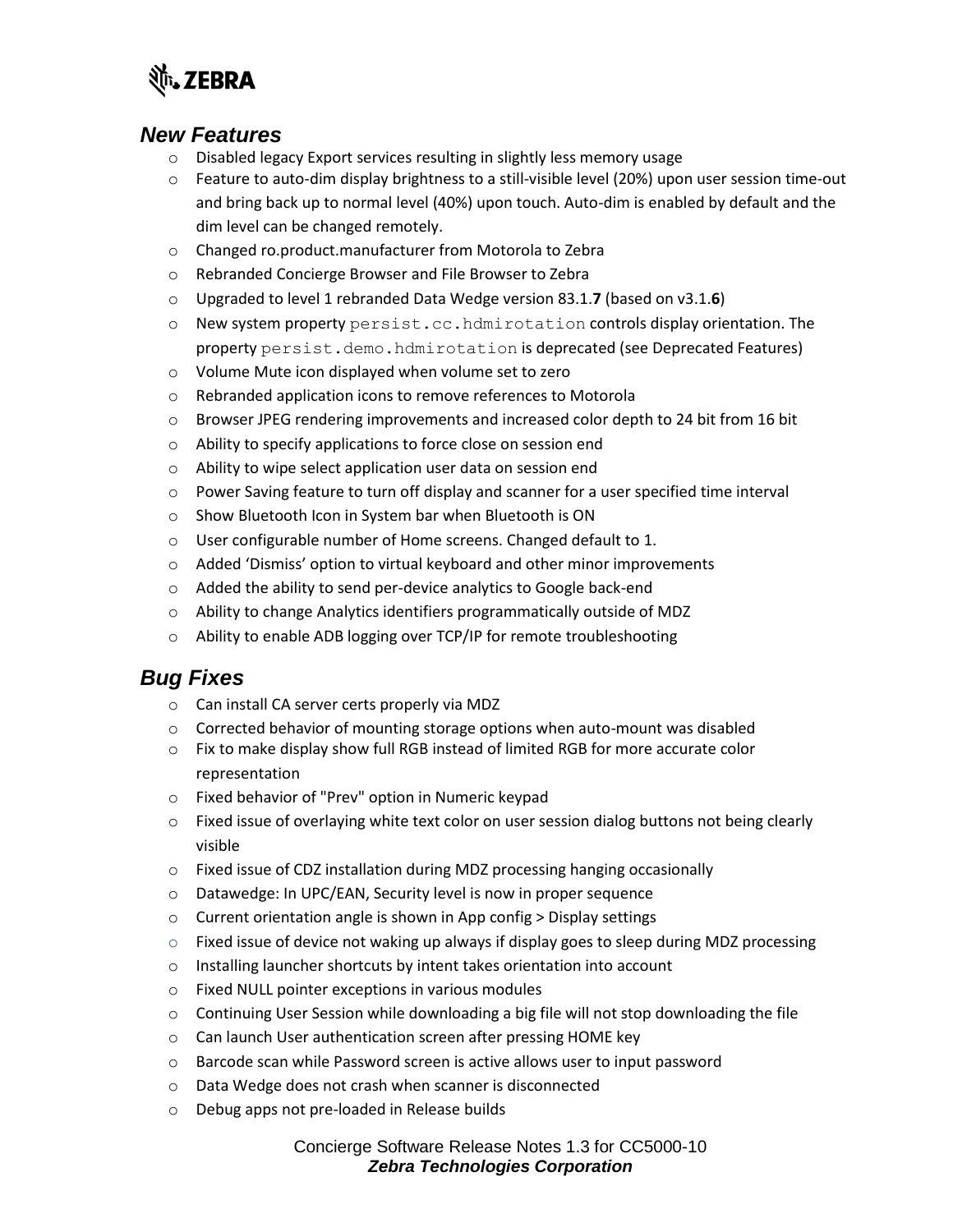

 $\circ$  Device does not show duplicate items when certificates are installed from external SD card

### *Deprecated features*

o System property persist.demo.hdmirotation is deprecated. Use persist.cc.hdmirotation which takes values of 0, 90, 180 or 270. The rotation angle is clock-wise. This can be set via Quick settings menu (touch clock) > Application configuration > Display config or via MDZ by modifying the file <MDZ base  $folder\lambda$ packages\com.motorola.asds.isign.systemupdater\actions\SYSTEM\_PR OPERTY UPDATE\ system.properties (see MDZ Template for example template)

#### *Known Issues*

- When Wifi is ON but not connected to a network over a period of a week or so the Settings App will cause ANRs and stop working correctly. A reboot is not known to fix the issue and an Enterprise reset seems to be required. This is a known issue in the Fusion Wifi module and will be fixed when Fusion version is upgraded. It is recommended to always connect the device to a network and if on Ethernet, turn Wifi OFF.
- Occasional exceptions in Data Wedge during automated stress testing by changing Decode audio tone and repeated scanning.
- When a Launcher workspace MDZ with no apps is applied the launcher crashes. Workarounds: Reapply a valid MDZ with at least one app in it or clear the data of the Launcher app under Settings > Apps
- Red LED on the back of the unit shows inconsistent behavior compared to CCHUBs when operating normally. It should stay ON when fully booted but turns off under certain scenarios.

#### *Notes*

- $\circ$  Date and time will reset to factory values if the unit is powered off for more than 6-8 hours when the device is offline or if not using NTP (Network Time Protocol) to set time automatically. NTP is highly recommended to set time on the device.
- $\circ$  UDP port 123 should be open in the Firewall or a local NTP server should be setup for network time to be set correctly
- o SD cards should be formatted to FAT32 format before using on Concierge

#### *Other Resources*

#### *MPB (Management Package Builder) Utility*

[Version 1.3](https://zebra.box.com/CC-MPB) – packages folder is now mandatory in MDZ folder structure

# *MDZ (Management Data Zip) Folder Template*

• Found in the Examples folder at<https://zebra.box.com/CC-MPB>